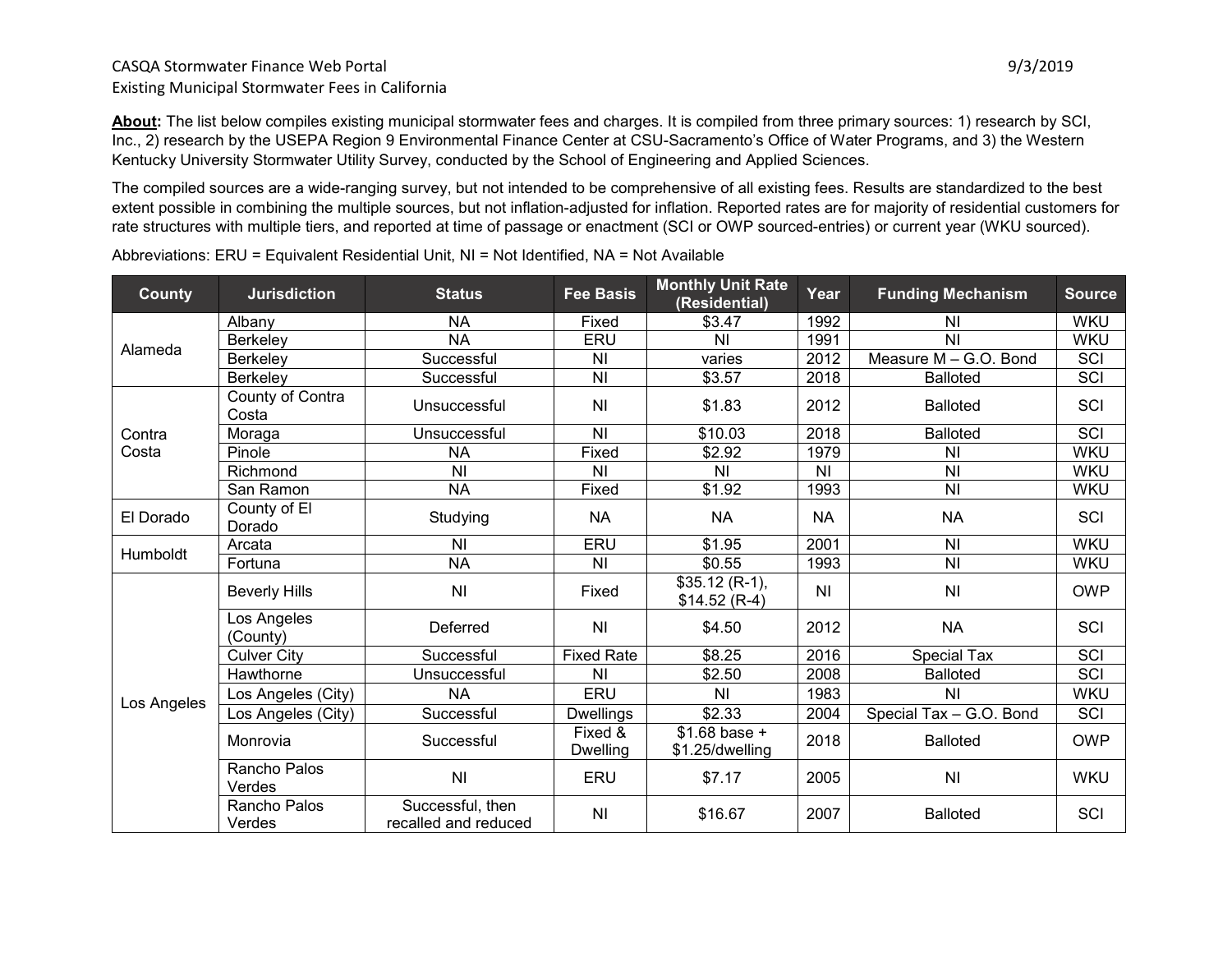# CASQA Stormwater Finance Web Portal 600 and 100 and 100 and 100 and 100 and 100 and 100 and 100 and 100 and 100 and 100 and 100 and 100 and 100 and 100 and 100 and 100 and 100 and 100 and 100 and 100 and 100 and 100 and 10

| <b>County</b> | <b>Jurisdiction</b>     | <b>Status</b>                                                                    | <b>Fee Basis</b>                             | <b>Monthly Unit Rate</b><br>(Residential)               | Year                               | <b>Funding Mechanism</b>                                                                            | <b>Source</b> |
|---------------|-------------------------|----------------------------------------------------------------------------------|----------------------------------------------|---------------------------------------------------------|------------------------------------|-----------------------------------------------------------------------------------------------------|---------------|
|               | Santa Clarita           | <b>NA</b>                                                                        | Fixed                                        | \$2.00                                                  | 1994                               | <b>NI</b>                                                                                           | <b>WKU</b>    |
|               | Santa Clarita           | Successful                                                                       | ERU                                          | \$1.75                                                  | 2009                               | <b>Balloted</b>                                                                                     | SCI           |
|               | Santa Monica            | <b>NA</b>                                                                        | ERU                                          | N <sub>l</sub>                                          | 1995                               | <b>NI</b>                                                                                           | <b>WKU</b>    |
|               | Santa Monica            | Successful                                                                       | N <sub>l</sub>                               | \$7.25                                                  | 2006                               | <b>Special Tax</b>                                                                                  | SCI           |
|               | Larkspur                | <b>NA</b>                                                                        | ERU                                          | N <sub>l</sub>                                          | 1995                               | <b>NI</b>                                                                                           | <b>WKU</b>    |
| Marin         | <b>Ross Valley</b>      | Successful, Overturned<br>by Court of Appeal,<br>Decertified by Supreme<br>Court | N <sub>l</sub>                               | \$10.42                                                 | 2006                               | <b>Balloted</b>                                                                                     | SCI           |
|               | Carmel-by-the-<br>Sea   | N <sub>l</sub>                                                                   | ERU                                          | \$8.77                                                  | 2001                               | <b>NI</b>                                                                                           | <b>WKU</b>    |
| Monterey      | Carmel-by-the-<br>Sea   | Unsuccessful                                                                     | N <sub>l</sub>                               | \$3.17                                                  | 2003                               | <b>Balloted</b>                                                                                     | SCI           |
|               | Monterey                | $\overline{N}$                                                                   | Fixed                                        | \$5.44                                                  | 1997                               | N <sub>l</sub>                                                                                      | <b>WKU</b>    |
|               | Salinas                 | $\overline{NA}$                                                                  | $\overline{\overline{N}}$                    | $\overline{\overline{\mathsf{N}}\overline{\mathsf{N}}}$ | <b>NI</b>                          | $\overline{\overline{\mathsf{N}}}$                                                                  | <b>WKU</b>    |
|               | Salinas                 | Studying                                                                         | <b>NA</b>                                    | <b>NA</b>                                               | <b>NA</b>                          | <b>NA</b>                                                                                           | SCI           |
|               | County of Orange        | Studying                                                                         | <b>NA</b>                                    | <b>NA</b>                                               | <b>NA</b>                          | N <sub>A</sub>                                                                                      | SCI           |
| Orange        | San Clemente            | Successful                                                                       | $\overline{\overline{N}}$                    | \$5.01                                                  | 2002                               | <b>Balloted</b>                                                                                     | <b>WKU</b>    |
|               | San Clemente            | <b>Successfully Renewed</b>                                                      | $\overline{\overline{N}}$                    | \$5.01                                                  | 2007                               | <b>Balloted</b>                                                                                     | <b>SCI</b>    |
|               | San Clemente            | <b>Successfully Renewed</b>                                                      | $\overline{\overline{N}}$                    | \$6.23                                                  | 2013                               | <b>Balloted</b>                                                                                     | <b>SCI</b>    |
|               | <b>Citrus Heights</b>   | N <sub>1</sub>                                                                   | <b>ERU</b>                                   | N <sub>l</sub>                                          | 1997                               | N <sub>l</sub>                                                                                      | <b>WKU</b>    |
|               | County of<br>Sacramento | <b>NA</b>                                                                        | Fixed                                        | \$5.85                                                  | 1995                               | <b>NI</b>                                                                                           | <b>WKU</b>    |
|               | <b>Elk Grove</b>        | <b>NI</b>                                                                        | Area                                         | \$7.28 per acre                                         | 2004                               | N <sub>l</sub>                                                                                      | <b>WKU</b>    |
| Sacramento    | Folsom                  | <b>NA</b>                                                                        | N <sub>l</sub>                               | N <sub>1</sub>                                          | 1990                               | N <sub>1</sub>                                                                                      | <b>WKU</b>    |
|               | Galt                    | $\overline{N}$                                                                   | Fixed                                        | \$2.43                                                  | 2002                               | $\overline{N}$                                                                                      | <b>WKU</b>    |
|               | Rancho Cordova          | N <sub>l</sub>                                                                   | <b>ERU</b>                                   | \$5.54                                                  | 1996                               | $\overline{\overline{N}}$                                                                           | <b>WKU</b>    |
|               | Sacramento              | N <sub>l</sub>                                                                   | Rooms                                        | \$11.31 (6-7 rooms)                                     | <b>NI</b>                          | <b>NI</b>                                                                                           | <b>OWP</b>    |
| San Benito    | Hollister               | $\overline{N}$                                                                   | $\overline{\overline{\mathsf{N}}\mathsf{I}}$ | <b>NI</b>                                               | $\overline{\overline{\mathsf{N}}}$ | $\overline{\overline{N}}$                                                                           | <b>WKU</b>    |
| San           | Chino                   | <b>NA</b>                                                                        | Tiered                                       | \$8.96                                                  | 1989                               | N <sub>l</sub>                                                                                      | <b>WKU</b>    |
| Bernardino    | Ontario                 | $\overline{N}$                                                                   | <b>ERU</b>                                   | $\overline{\overline{\mathsf{N}}\overline{\mathsf{N}}}$ | 2002                               | $\overline{N}$                                                                                      | <b>WKU</b>    |
| San Diego     | Carlsbad                | <b>NA</b>                                                                        | Fixed                                        | $\overline{$}1.95$                                      | 1994                               | $\overline{N}$                                                                                      | <b>WKU</b>    |
|               | Del Mar                 | Successful                                                                       | N <sub>l</sub>                               | \$13.62                                                 | 2008                               | <b>Balloted</b>                                                                                     | <b>SCI</b>    |
|               | Encinitas               | Unsuccessful                                                                     | N <sub>l</sub>                               | \$5.00                                                  | 2006                               | Non-Balloted Property<br>Related Fee adopted in<br>2004, challenged, balloted<br>and failed in 2006 | SCI           |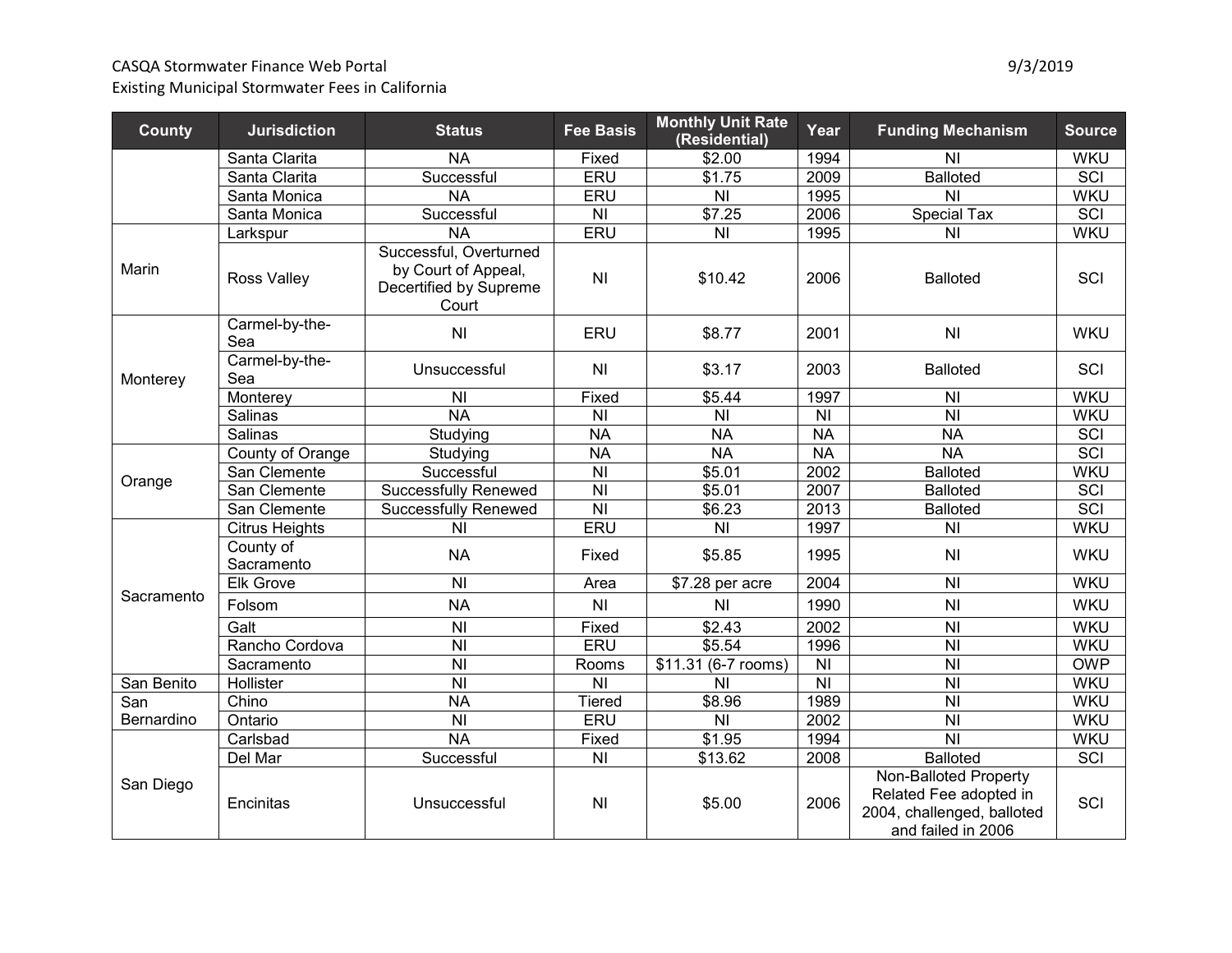# CASQA Stormwater Finance Web Portal 600 and 100 and 100 and 100 and 100 and 100 and 100 and 100 and 100 and 100 and 100 and 100 and 100 and 100 and 100 and 100 and 100 and 100 and 100 and 100 and 100 and 100 and 100 and 10

Existing Municipal Stormwater Fees in California

| <b>County</b> | <b>Jurisdiction</b>                         | <b>Status</b>                                                                | <b>Fee Basis</b> | <b>Monthly Unit Rate</b><br>(Residential) | Year           | <b>Funding Mechanism</b>                                 | <b>Source</b>    |
|---------------|---------------------------------------------|------------------------------------------------------------------------------|------------------|-------------------------------------------|----------------|----------------------------------------------------------|------------------|
|               | Escondido                                   | <b>NA</b>                                                                    | N <sub>l</sub>   | \$2.10                                    | 1994           | N <sub>1</sub>                                           | <b>WKU</b>       |
|               | Oceanside                                   | N <sub>l</sub>                                                               | Fixed            | \$1.00                                    | 2002           | <b>NI</b>                                                | <b>WKU</b>       |
|               | Poway                                       | N <sub>l</sub>                                                               | <b>NI</b>        | \$4.36                                    | N <sub>l</sub> | N <sub>l</sub>                                           | <b>WKU</b>       |
|               | San Diego                                   | <b>NA</b>                                                                    | Water Use        | \$0.95                                    | 1990           | N <sub>l</sub>                                           | <b>WKU</b>       |
|               | San Marcos                                  | N <sub>l</sub>                                                               | Fixed            | \$1.77                                    | 2001           | N <sub>l</sub>                                           | <b>WKU</b>       |
|               | Solana Beach                                | Non-Balloted &<br>Threatened by Lawsuit;<br><b>Balloted &amp; Successful</b> | <b>NI</b>        | \$1.82                                    | 2007           | Non-Balloted and Balloted<br><b>Property Related Fee</b> | SCI              |
|               | Vista                                       | N <sub>l</sub>                                                               | Fixed            | \$1.80                                    | N <sub>l</sub> | N <sub>l</sub>                                           | <b>WKU</b>       |
|               | County of San<br>Joaquin                    | Studying                                                                     | <b>NA</b>        | <b>NA</b>                                 | <b>NA</b>      | <b>Balloted</b>                                          | SCI              |
| San Joaquin   | Escalon                                     | <b>NA</b>                                                                    | <b>Tiered</b>    | N <sub>l</sub>                            | 1993           | N <sub>l</sub>                                           | <b>WKU</b>       |
|               | Stockton                                    | Unsuccessful                                                                 | N <sub>l</sub>   | \$2.88                                    | 2009           | <b>Balloted</b>                                          | SCI              |
|               | Tracy                                       | N <sub>l</sub>                                                               | ERU              | \$1.20                                    | N <sub>l</sub> | N <sub>1</sub>                                           | <b>WKU</b>       |
| San Luis      | Grover Beach                                | N <sub>l</sub>                                                               | Fixed            | \$4.64                                    | N <sub>l</sub> | N <sub>l</sub>                                           | <b>WKU</b>       |
| Obispo        | Paso Robles                                 | N <sub>l</sub>                                                               | N <sub>l</sub>   | N <sub>l</sub>                            | N <sub>l</sub> | N <sub>l</sub>                                           | <b>WKU</b>       |
|               | <b>Burlingame</b>                           | Successful                                                                   | N <sub>l</sub>   | \$12.50                                   | 2009           | <b>Balloted</b>                                          | SCI              |
| San Mateo     | County of San<br>Mateo                      | Studying                                                                     | <b>NA</b>        | <b>NA</b>                                 | <b>NA</b>      | <b>NA</b>                                                | SCI              |
|               | Millbrae                                    | N <sub>l</sub>                                                               | N <sub>l</sub>   | N <sub>l</sub>                            | N <sub>l</sub> | N <sub>l</sub>                                           | <b>WKU</b>       |
|               | San Bruno                                   | <b>NA</b>                                                                    | Area             | \$4.20 / acre                             | 1993           | $\overline{N}$                                           | <b>WKU</b>       |
|               | San Carlos                                  | <b>NA</b>                                                                    | <b>Tiered</b>    | <b>NI</b>                                 | 1994           | $\overline{\overline{N}}$                                | <b>WKU</b>       |
|               | South San<br>Francisco                      | <b>NA</b>                                                                    | N <sub>l</sub>   | N <sub>l</sub>                            | 1994           | N <sub>l</sub>                                           | <b>WKU</b>       |
|               | County of Santa<br>Clara                    | N <sub>l</sub>                                                               | N <sub>l</sub>   | N <sub>l</sub>                            | N <sub>l</sub> | N <sub>l</sub>                                           | <b>WKU</b>       |
|               | Los Altos                                   | In Process                                                                   | <b>NA</b>        | <b>NA</b>                                 | <b>NA</b>      | <b>Balloted</b>                                          | SCI              |
|               | Palo Alto                                   | <b>NA</b>                                                                    | <b>Tiered</b>    | \$12.30                                   | 1990           | <b>NI</b>                                                | <b>WKU</b>       |
|               | Palo Alto                                   | Unsuccessful                                                                 | ERU              | \$4.75                                    | 2003           | <b>Balloted</b>                                          | <b>SCI</b>       |
| Santa Clara   | Palo Alto                                   | Successful                                                                   | ERU              | \$10.00                                   | 2005           | <b>Balloted</b>                                          | <b>SCI</b>       |
|               | Palo Alto                                   | <b>Successfully Renewed</b>                                                  | ERU              | \$13.65                                   | 2017           | <b>Balloted</b>                                          | <b>SCI</b>       |
|               | San Jose                                    | <b>NA</b>                                                                    | <b>Tiered</b>    | \$7.87                                    | 1982           | N <sub>l</sub>                                           | WKU              |
|               | Santa Clara                                 | Studying                                                                     | <b>NA</b>        | <b>NA</b>                                 | <b>NA</b>      | <b>Balloted</b>                                          | SCI              |
|               | Santa Clara Valley<br><b>Water District</b> | Successful                                                                   | N <sub>l</sub>   | \$4.67                                    | 2012           | <b>Special Tax</b>                                       | SCI              |
|               | Santa Cruz                                  | <b>NA</b>                                                                    | <b>Tiered</b>    | \$1.77                                    | 1994           | N <sub>l</sub>                                           | <b>WKU</b>       |
| Santa Cruz    | Santa Cruz                                  | Successful                                                                   | N <sub>l</sub>   | $\sqrt{$2.33}$                            | 2008           | <b>Special Tax</b>                                       | $\overline{SCI}$ |